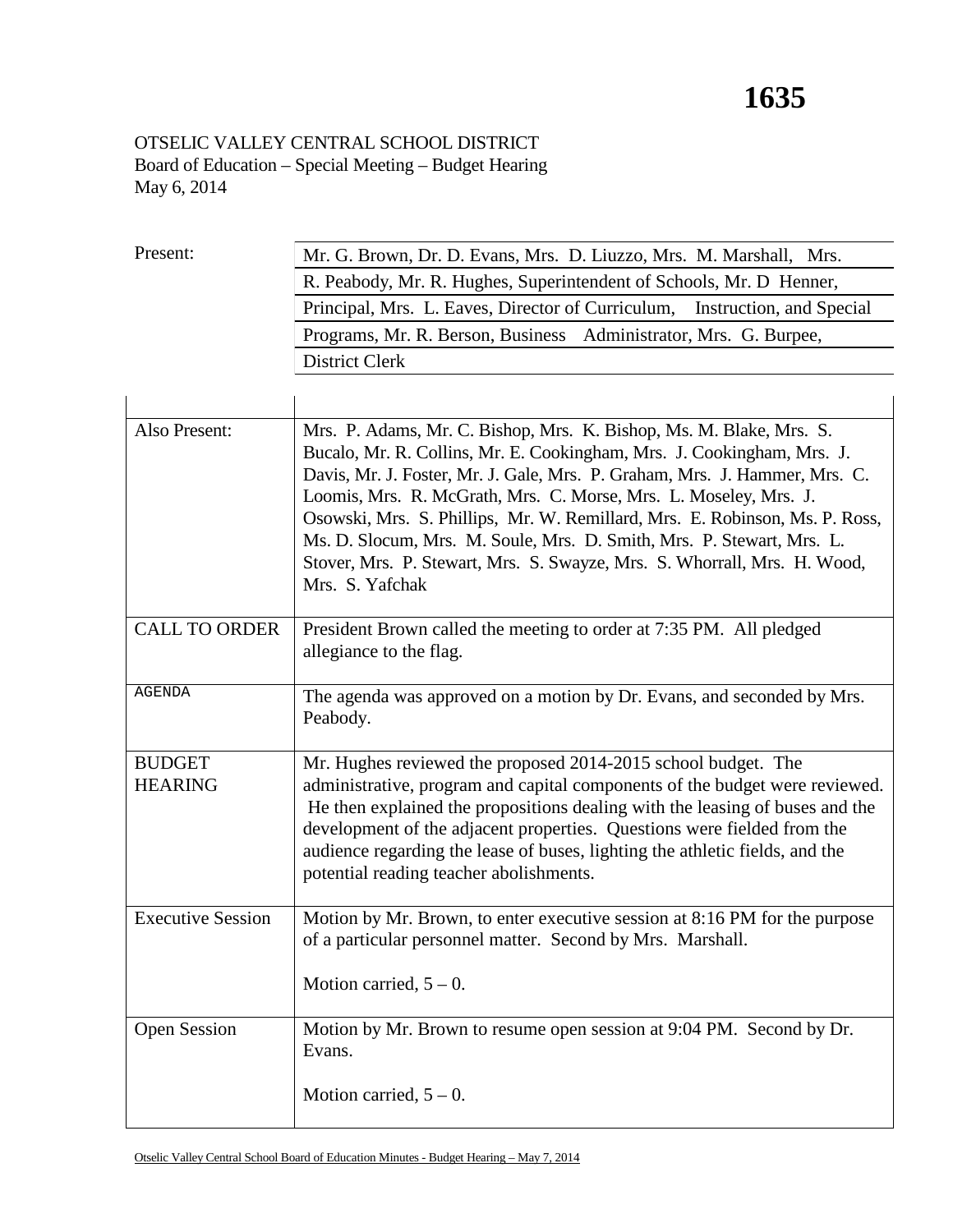| <b>Public Comment</b>       | Ms. Slocum, President of the OVTA read a statement saying that<br>$\bullet$<br>reading teachers matter. Additional teachers in attendance voiced<br>their concerns about the potential reading teacher abolishments.<br>The need for an additional guidance counselor was brought up by<br>$\bullet$<br>several in attendance.<br>Two parents announced how well their children have been doing in<br>reading due to the reading teachers.<br>A question was raised about the bus garage and OSHA regulations.<br>$\bullet$ |                |                                                                           |                       |
|-----------------------------|-----------------------------------------------------------------------------------------------------------------------------------------------------------------------------------------------------------------------------------------------------------------------------------------------------------------------------------------------------------------------------------------------------------------------------------------------------------------------------------------------------------------------------|----------------|---------------------------------------------------------------------------|-----------------------|
| Abolishment of<br>Positions | Motion by Mr. Brown, upon the recommendation of the Superintendent of<br>Schools, to adopt the following resolution:<br>The Board of Education resolves to abolish the following positions:                                                                                                                                                                                                                                                                                                                                 |                |                                                                           |                       |
|                             | In the<br>tenure area<br><b>of</b>                                                                                                                                                                                                                                                                                                                                                                                                                                                                                          | <b>FTE</b>     | <b>Least Senior Staff</b><br><b>Member Impacted by</b><br>the Abolishment | <b>Effective Date</b> |
|                             | Reading                                                                                                                                                                                                                                                                                                                                                                                                                                                                                                                     | $\overline{2}$ | Patricia Stewart, then<br>Sarah Yafchak                                   | June 30, 2014         |
|                             | Second by Mrs. Marshall.                                                                                                                                                                                                                                                                                                                                                                                                                                                                                                    |                | Motion carried, $4 - 1$ . (Mrs. Peabody)                                  |                       |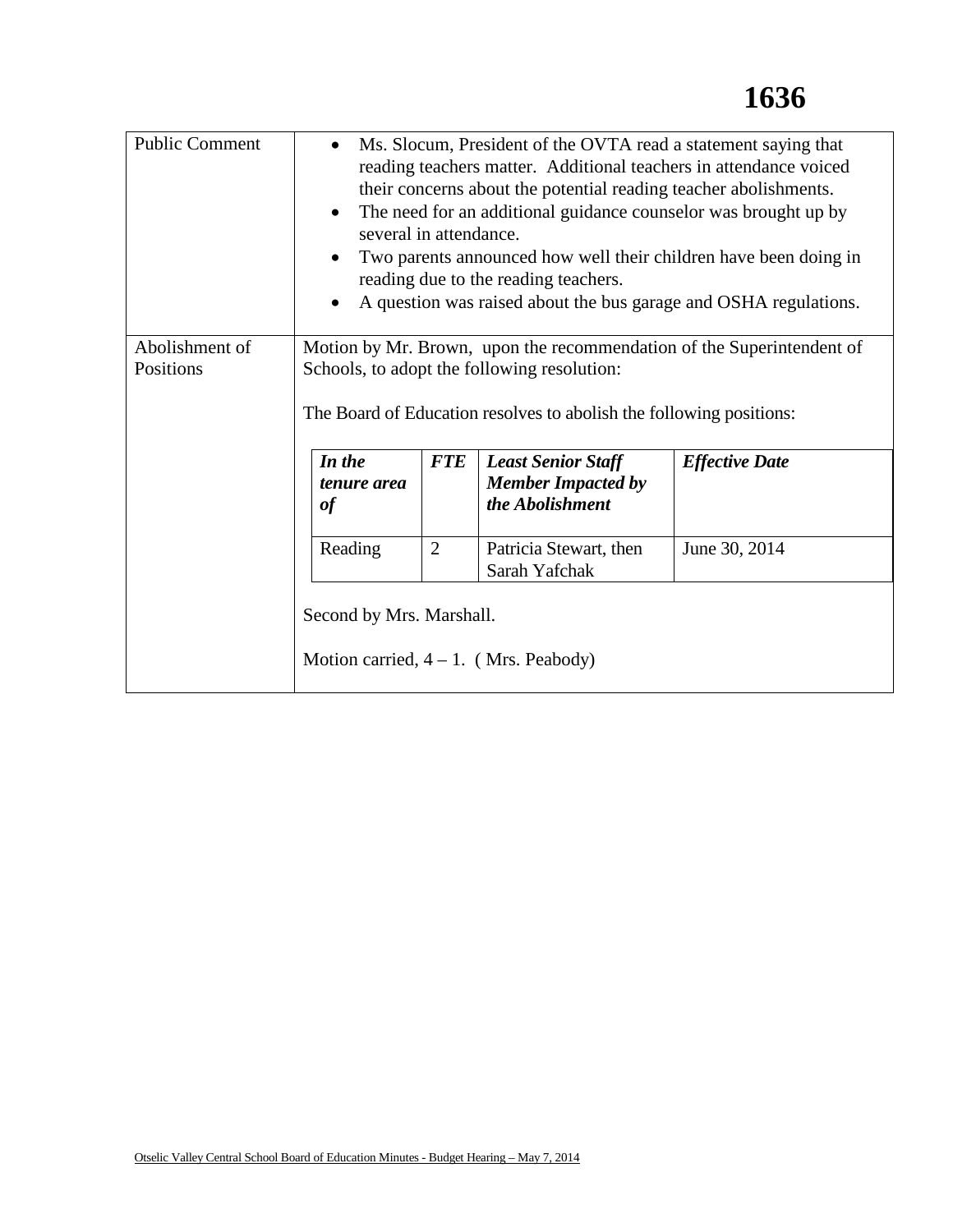| <b>Establishing Lead</b> | Motion by Mrs. Marshall, upon the recommendation of the Superintendent of                                                            |  |  |  |
|--------------------------|--------------------------------------------------------------------------------------------------------------------------------------|--|--|--|
| Agency and               | Schools, to adopt the following resolution:                                                                                          |  |  |  |
| <b>SEQRA</b>             |                                                                                                                                      |  |  |  |
| Determination            | WHEREAS in anticipation that the voters of the Otselic Valley Central                                                                |  |  |  |
| (Capital Outlay          | School voted to approve the 2014-2015 school budget which includes funds                                                             |  |  |  |
| Project)                 | to finance a capital construction project (Capital Outlay Project) consisting of                                                     |  |  |  |
|                          | reconstruction of the Sound, Rigging and Lighting Systems in the Multi                                                               |  |  |  |
|                          | Purpose Room, and related construction activities.                                                                                   |  |  |  |
|                          | NOW THEREFORE BE IT RESOLVED BY THE BOARD OF<br>EDUCATION OF THE OTSELIC VALLEY CENTRAL SCHOOL                                       |  |  |  |
|                          |                                                                                                                                      |  |  |  |
|                          | <b>DISTRICT AS FOLLOWS:</b>                                                                                                          |  |  |  |
|                          |                                                                                                                                      |  |  |  |
|                          | 1.<br>The Board of Education of the Otselic Valley Central School                                                                    |  |  |  |
|                          | District at Georgetown-South Otselic hereby declares itself,                                                                         |  |  |  |
|                          | and is hereby designated as, Lead Agency for the proposed                                                                            |  |  |  |
|                          | action and therefore responsible for determining whether an                                                                          |  |  |  |
|                          | environmental impact statement is required in connection                                                                             |  |  |  |
|                          | therewith and otherwise complying with the procedural and                                                                            |  |  |  |
|                          | substantive requirements of SEQRA.                                                                                                   |  |  |  |
|                          | 2.<br>Based upon the review by the Board of Education of the                                                                         |  |  |  |
|                          | proposed project, and using the information available                                                                                |  |  |  |
|                          | including a duly completed full environmental assessment                                                                             |  |  |  |
|                          | form, the Board hereby finds the proposed action constitutes                                                                         |  |  |  |
|                          | a Type 2 action as such quoted term is defined in SEQRA.                                                                             |  |  |  |
|                          |                                                                                                                                      |  |  |  |
|                          | 3.<br>Based upon the review by the Board of Education of the EAF                                                                     |  |  |  |
|                          | and other necessary criteria, the Board hereby finds and                                                                             |  |  |  |
|                          | determines that a type 2 action requires no action according<br>to Section $617.5(c)(2)$ "replacement, rehabilitation or             |  |  |  |
|                          | reconstruction of a structure or facility, in kind, on the same                                                                      |  |  |  |
|                          | site, including upgrading buildings to meet building or fire                                                                         |  |  |  |
|                          | codes, unless such action meets or exceeds any of the                                                                                |  |  |  |
|                          | thresholds in section 617.4 of this Part:'and Section                                                                                |  |  |  |
|                          | $617.5(c)(8)$ "routine activities of educational institutions,                                                                       |  |  |  |
|                          | including expansion of existing facilities by less than 10,000                                                                       |  |  |  |
|                          | square feet of gross floor area and school closings, but not                                                                         |  |  |  |
|                          | changes in use related closing"                                                                                                      |  |  |  |
|                          |                                                                                                                                      |  |  |  |
|                          | A copy of this resolution shall be placed on file in the Office<br>4.<br>of the District Clerk where the same shall be available for |  |  |  |
|                          | public inspection during business hours posted in such places                                                                        |  |  |  |
|                          | and published in such manner as shall be necessary to                                                                                |  |  |  |
|                          | conform to the requirements of SEQRA.                                                                                                |  |  |  |
|                          |                                                                                                                                      |  |  |  |
|                          | Otselic Valley Central School Board of Conduction Minites Marshall                                                                   |  |  |  |
|                          |                                                                                                                                      |  |  |  |
|                          | Motion carried, 5 - 0.                                                                                                               |  |  |  |
|                          |                                                                                                                                      |  |  |  |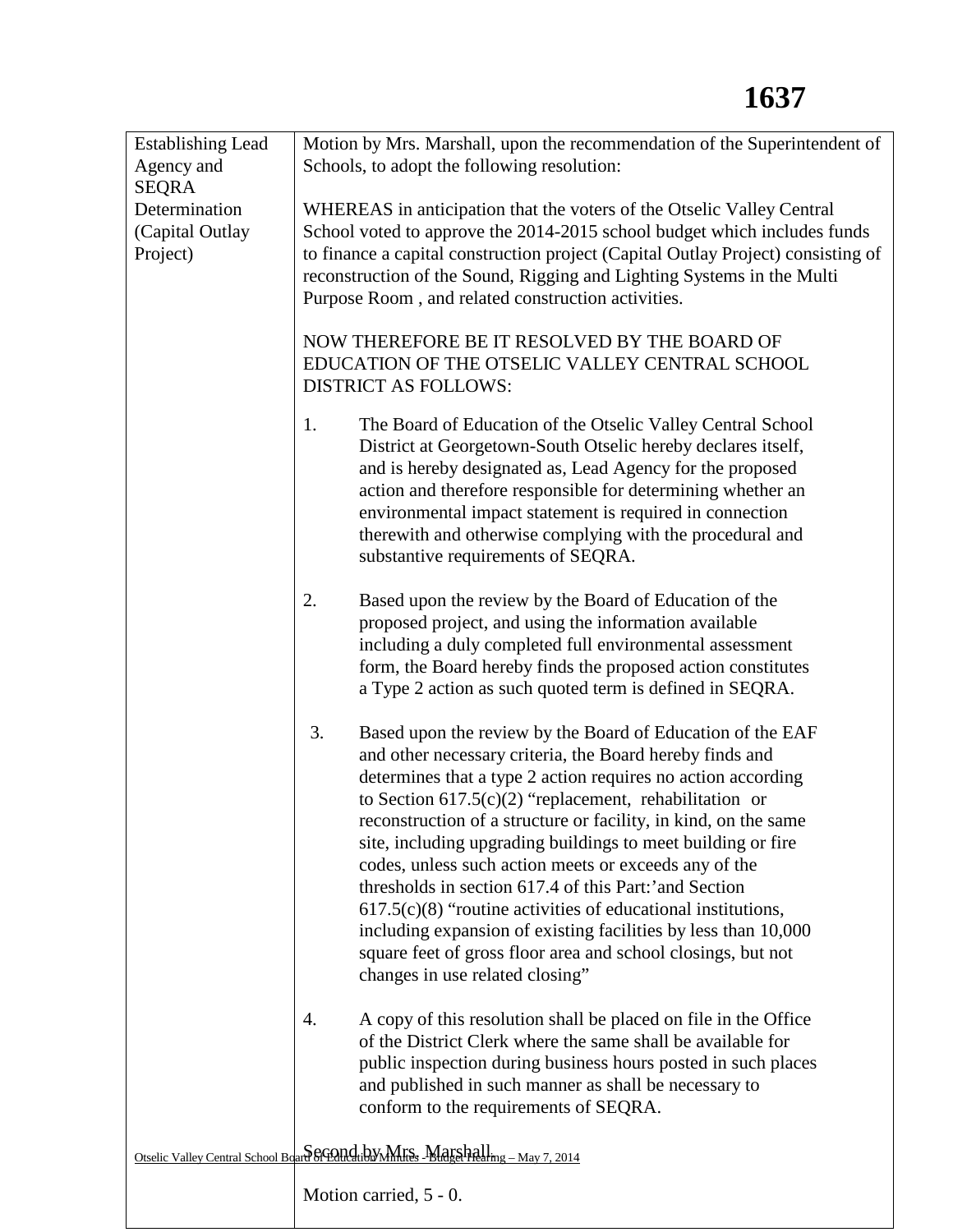| Purchase of | Motion by Mr. Brown, upon the recommendation of the Superintendent of                                                                                 |                                                                             |  |  |
|-------------|-------------------------------------------------------------------------------------------------------------------------------------------------------|-----------------------------------------------------------------------------|--|--|
| Technology  | Schools, to adopt the following resolution:                                                                                                           |                                                                             |  |  |
| Equipment   |                                                                                                                                                       |                                                                             |  |  |
|             | WHEREAS the Network Support Service Budget (A610) requires additional                                                                                 |                                                                             |  |  |
|             | technology equipment to the currently available equipment;                                                                                            |                                                                             |  |  |
|             |                                                                                                                                                       |                                                                             |  |  |
|             |                                                                                                                                                       | WHEREAS the Otselic Valley Central School District wishes to finance the    |  |  |
|             | cost of the additional equipment on a four (4) year installment schedule; the                                                                         |                                                                             |  |  |
|             | Broome-Tioga BOCES is hereby authorized to expend annually, on behalf of                                                                              |                                                                             |  |  |
|             | the Otselic Valley Central School District and in conjunction with the NSS                                                                            |                                                                             |  |  |
|             | service, funds to acquire the following equipment:                                                                                                    |                                                                             |  |  |
|             | <b>QTY</b>                                                                                                                                            | <b>DESCRIPTION</b>                                                          |  |  |
|             | 1                                                                                                                                                     | Canon iRC5235                                                               |  |  |
|             | $\mathbf 1$                                                                                                                                           | Canon iR4235                                                                |  |  |
|             | $\mathbf{1}$                                                                                                                                          | Canon iR400iF                                                               |  |  |
|             | $\overline{2}$                                                                                                                                        | Canon iR6255                                                                |  |  |
|             |                                                                                                                                                       |                                                                             |  |  |
|             |                                                                                                                                                       | <b>TOTAL PURCHASE PRICE</b>                                                 |  |  |
|             | \$45,200.00                                                                                                                                           |                                                                             |  |  |
|             |                                                                                                                                                       | <b>ESTIMATED FINANCING COSTS</b>                                            |  |  |
|             | 2,445.12                                                                                                                                              |                                                                             |  |  |
|             | <b>TOTAL COSTS</b>                                                                                                                                    |                                                                             |  |  |
|             | 47,645.12                                                                                                                                             |                                                                             |  |  |
|             |                                                                                                                                                       |                                                                             |  |  |
|             |                                                                                                                                                       | ESTIMATED INSTALLMENT PAYMENT SCHEDULE                                      |  |  |
|             | 2013-2014                                                                                                                                             | Year 1<br>\$11,911.28                                                       |  |  |
|             | 2014-2015                                                                                                                                             | Year 2<br>\$11,911.28                                                       |  |  |
|             | 2015-2016                                                                                                                                             | Year 3<br>\$11,911.28                                                       |  |  |
|             | 2016-2017                                                                                                                                             | Year 4<br>\$11,911.28                                                       |  |  |
|             |                                                                                                                                                       | TOTAL:<br>\$47,645.12                                                       |  |  |
|             |                                                                                                                                                       |                                                                             |  |  |
|             |                                                                                                                                                       | The payment schedule above is based on the estimated interest rate of 3.5%. |  |  |
|             | The annual payment amount may fluctuate depending on the final rate<br>assigned 3-7 days prior to the funding date. The interest rate will not exceed |                                                                             |  |  |
|             |                                                                                                                                                       |                                                                             |  |  |
|             | 4% and the payment amount will not exceed \$11.998.                                                                                                   |                                                                             |  |  |
|             | Second by Dr. Evans.                                                                                                                                  |                                                                             |  |  |
|             |                                                                                                                                                       |                                                                             |  |  |
|             | Motion carried, 5 - 0.                                                                                                                                |                                                                             |  |  |
|             |                                                                                                                                                       |                                                                             |  |  |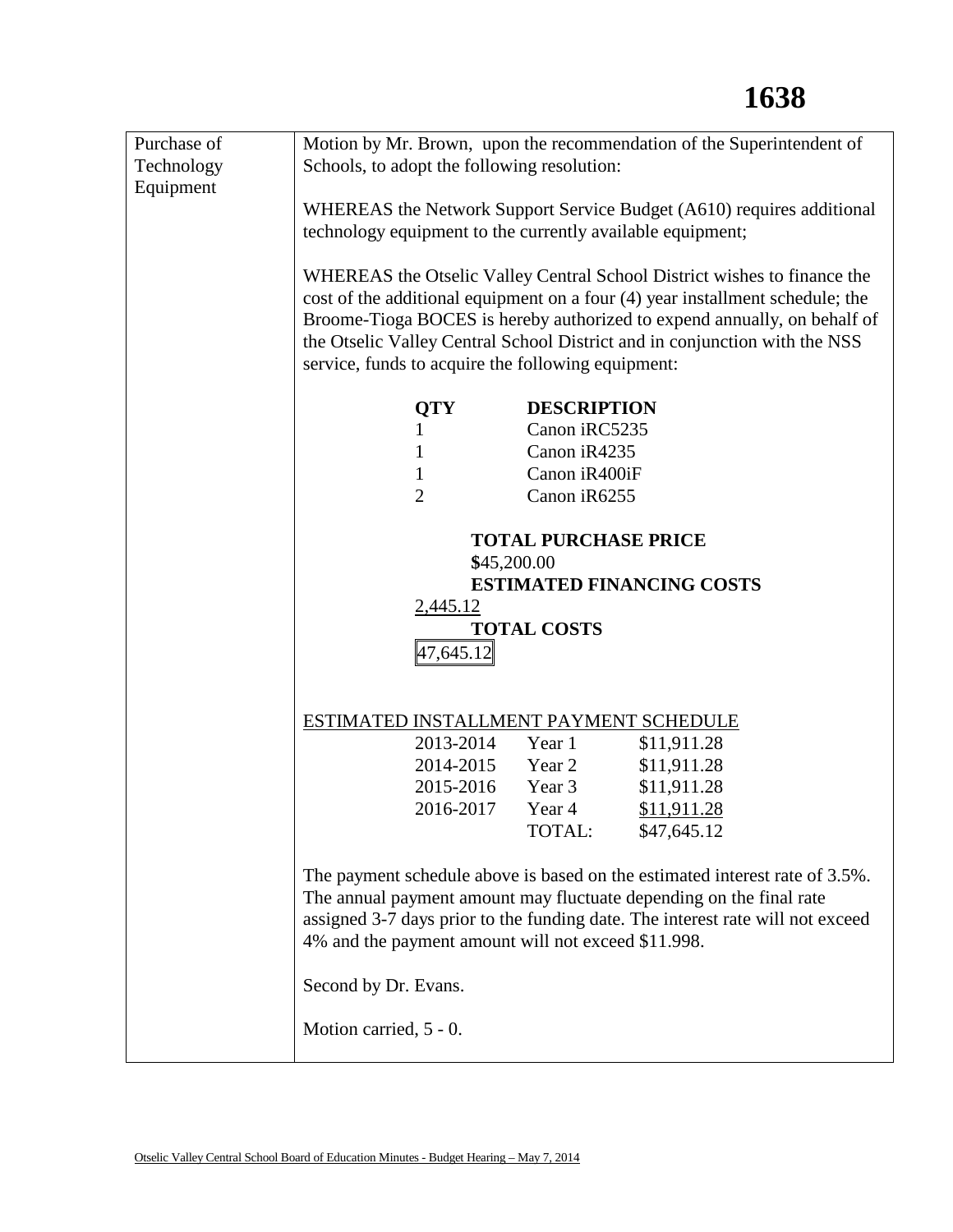| Policy Manual –      | This meeting constitutes the first reading of the School Surveillance and |
|----------------------|---------------------------------------------------------------------------|
| First Reading $-$    | Video Policy of the Otselic Valley Central School Policy Manual.          |
| School Sureveillance |                                                                           |
| and Video Policy     |                                                                           |

| Personnel<br>Recommendations       | Motion by Dr. Evans, upon the recommendation of the Superintendent<br>of Schools, to accept the following personnel recommendations:           |                                                                                 |                          |  |
|------------------------------------|------------------------------------------------------------------------------------------------------------------------------------------------|---------------------------------------------------------------------------------|--------------------------|--|
|                                    | Krista Sheridan                                                                                                                                | Appointment as a<br>leave replacement<br>for the guidance<br>counselor position | Effective May 7,<br>2014 |  |
|                                    | <b>Shawn Rowe</b>                                                                                                                              | Appointment as a<br>substitute teacher                                          |                          |  |
|                                    | Joshua Roalef                                                                                                                                  | Appointment as a<br>substitute custodial<br>worker                              |                          |  |
| Second by Mrs. Peabody.            |                                                                                                                                                |                                                                                 |                          |  |
|                                    | Motion carried, 5 - 0.                                                                                                                         |                                                                                 |                          |  |
| Meet the<br><b>Candidate Forum</b> | The five Board of Education candidates introduced themselves of and<br>told about their aspirations she hopes to accomplish as a Board member. |                                                                                 |                          |  |
| Executive<br>Session               | Motion by Mr. Brown to enter executive session at 9:22 PM for the<br>purpose of a particular personnel matter. Second by Dr. Evans.            |                                                                                 |                          |  |
|                                    | Motion carried, 5 - 0.                                                                                                                         |                                                                                 |                          |  |
| <b>Open Session</b>                | Motion by Dr. Evans to resume open session at 10:21 PM, second by Mrs.<br>Liuzzo.                                                              |                                                                                 |                          |  |
|                                    | Motion carried, 5 - 0.                                                                                                                         |                                                                                 |                          |  |